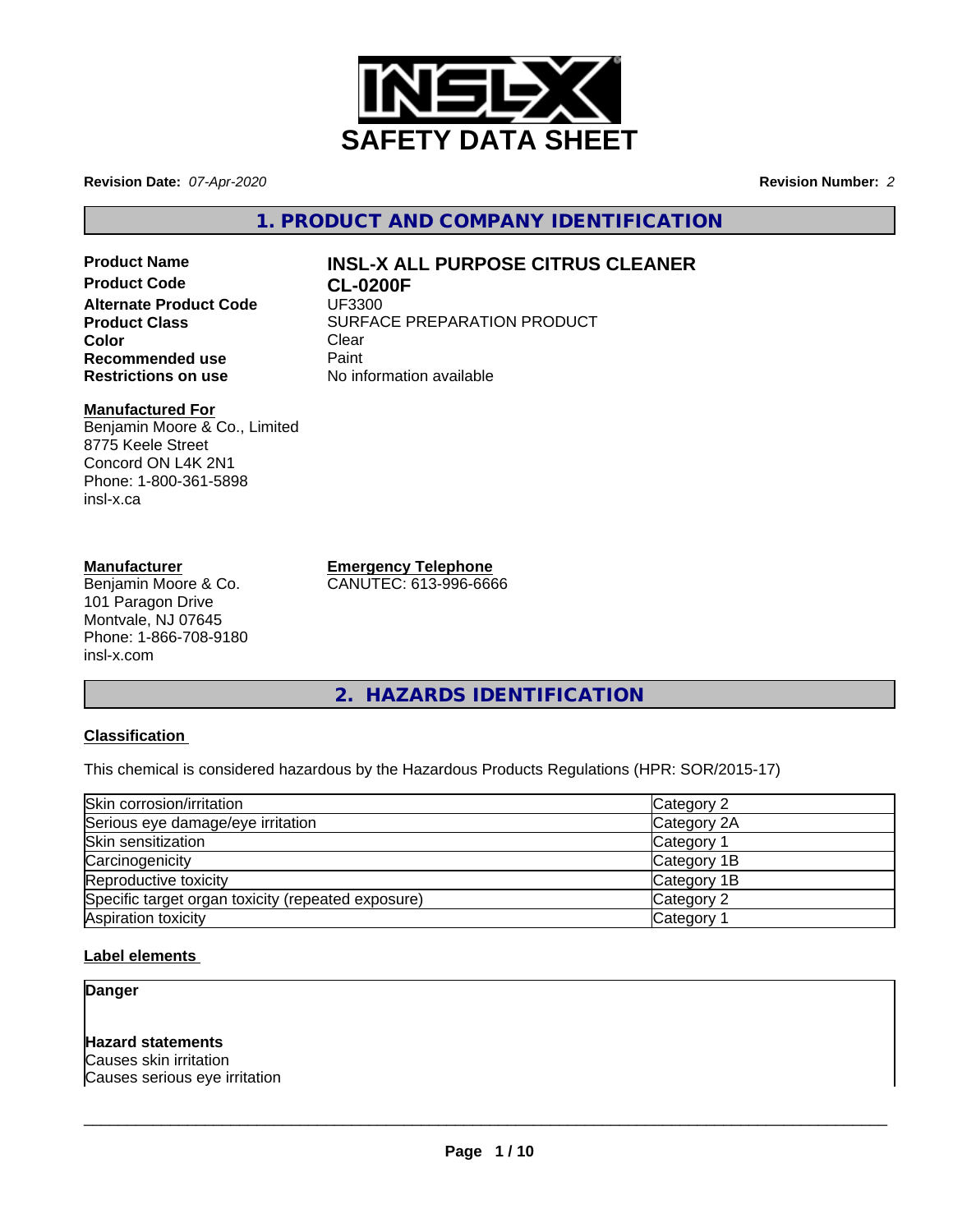May cause an allergic skin reaction May cause cancer May damage fertility or the unborn child May cause damage to organs through prolonged or repeated exposure May be fatal if swallowed and enters airways



**Odor** little or no odor

#### **Precautionary Statements - Prevention**

Obtain special instructions before use Do not handle until all safety precautions have been read and understood Use personal protective equipment as required Wash face, hands and any exposed skin thoroughly after handling Contaminated work clothing should not be allowed out of the workplace Do not breathe dust/fume/gas/mist/vapors/spray Wear protective gloves/protective clothing/eye protection/face protection

#### **Precautionary Statements - Response**

IF exposed or concerned: Get medical advice/attention

#### **Eyes**

IF IN EYES: Rinse cautiously with water for several minutes. Remove contact lenses, if present and easy to do. Continue rinsing

If eye irritation persists: Get medical advice/attention

#### **Skin**

IF ON SKIN: Wash with plenty of soap and water

Take off contaminated clothing and wash before reuse

If skin irritation or rash occurs: Get medical advice/attention

#### **Ingestion**

IF SWALLOWED: Immediately call a POISON CENTER or doctor/physician Do NOT induce vomiting

#### **Precautionary Statements - Storage**

Store locked up

#### **Precautionary Statements - Disposal**

Dispose of contents/container to an approved waste disposal plant

#### **Other information**

No information available

| Chemical<br>name | `S No.<br>^^`<br>. | о.<br>'eight- | Materia<br>zardous<br>–∽<br>naz | $\cdots$<br>. HMIR ⁄<br>Jate<br>d and<br>filed |
|------------------|--------------------|---------------|---------------------------------|------------------------------------------------|
|                  |                    |               | <b>I</b> Information<br>Review  | arantedl<br>Act Idate<br>. exemption           |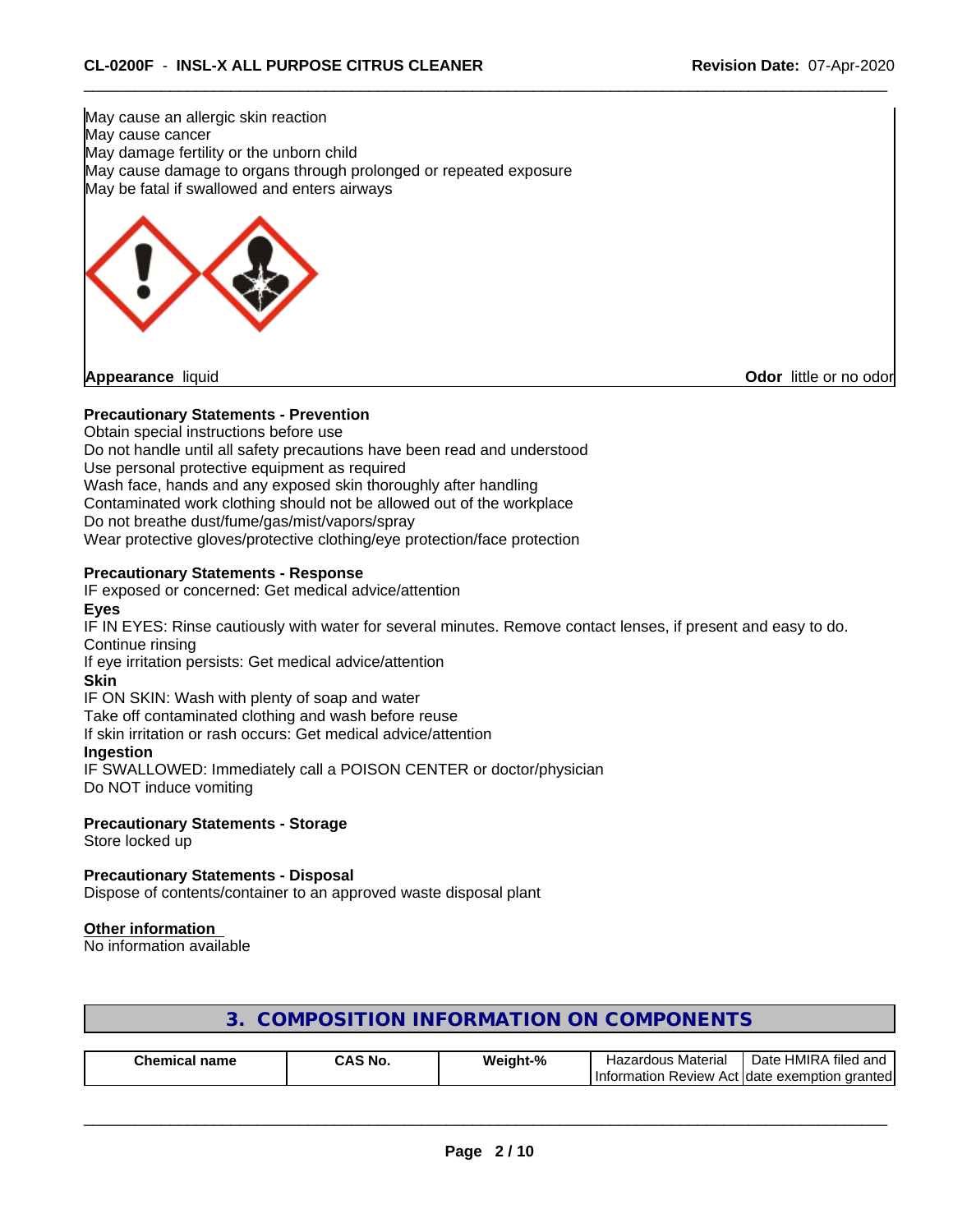|                          |           |          | registry number<br>(HMIRA registry #) | (if applicable)          |
|--------------------------|-----------|----------|---------------------------------------|--------------------------|
| D-Limonene               | 5989-27-5 | $-13%$   |                                       |                          |
| 1-Methvl-2-pvrrolidinone | 872-50-4  | $3 - 7%$ | -                                     |                          |
| Diethanolamine           | 111-42-2  | $-5%$    | -                                     | $\overline{\phantom{0}}$ |

\*The exact percentage (concentration) of composition has been withheld as a trade secret

### **4. FIRST AID MEASURES**

| <b>General Advice</b>                  | If symptoms persist, call a physician. Show this safety data<br>sheet to the doctor in attendance.                                                                                                                                     |
|----------------------------------------|----------------------------------------------------------------------------------------------------------------------------------------------------------------------------------------------------------------------------------------|
| <b>Eye Contact</b>                     | Rinse thoroughly with plenty of water for at least 15<br>minutes and consult a physician.                                                                                                                                              |
| <b>Skin Contact</b>                    | Wash off immediately with soap and plenty of water while<br>removing all contaminated clothes and shoes. If skin<br>irritation persists, call a physician. Wash clothing before<br>reuse. Destroy contaminated articles such as shoes. |
| <b>Inhalation</b>                      | Move to fresh air. If symptoms persist, call a physician.                                                                                                                                                                              |
| Ingestion                              | Clean mouth with water and afterwards drink plenty of<br>water. Consult a physician if necessary.                                                                                                                                      |
| <b>Most Important Symptoms/Effects</b> | May cause allergic skin reaction.                                                                                                                                                                                                      |
| <b>Notes To Physician</b>              | Treat symptomatically.                                                                                                                                                                                                                 |
|                                        |                                                                                                                                                                                                                                        |

**5. FIRE-FIGHTING MEASURES**

| <b>Suitable Extinguishing Media</b>                                              | Use extinguishing measures that are appropriate to local<br>circumstances and the surrounding environment.                                   |
|----------------------------------------------------------------------------------|----------------------------------------------------------------------------------------------------------------------------------------------|
| Protective equipment and precautions for firefighters                            | As in any fire, wear self-contained breathing apparatus<br>pressure-demand, MSHA/NIOSH (approved or equivalent)<br>and full protective gear. |
| <b>Specific Hazards Arising From The Chemical</b>                                | Closed containers may rupture if exposed to fire or<br>extreme heat.                                                                         |
| Sensitivity to mechanical impact                                                 | No.                                                                                                                                          |
| Sensitivity to static discharge                                                  | No.                                                                                                                                          |
| <b>Flash Point Data</b><br>Flash point (°F)<br>Flash Point (°C)<br><b>Method</b> | Not applicable<br>Not applicable<br>Not applicable                                                                                           |
| <b>Flammability Limits In Air</b>                                                |                                                                                                                                              |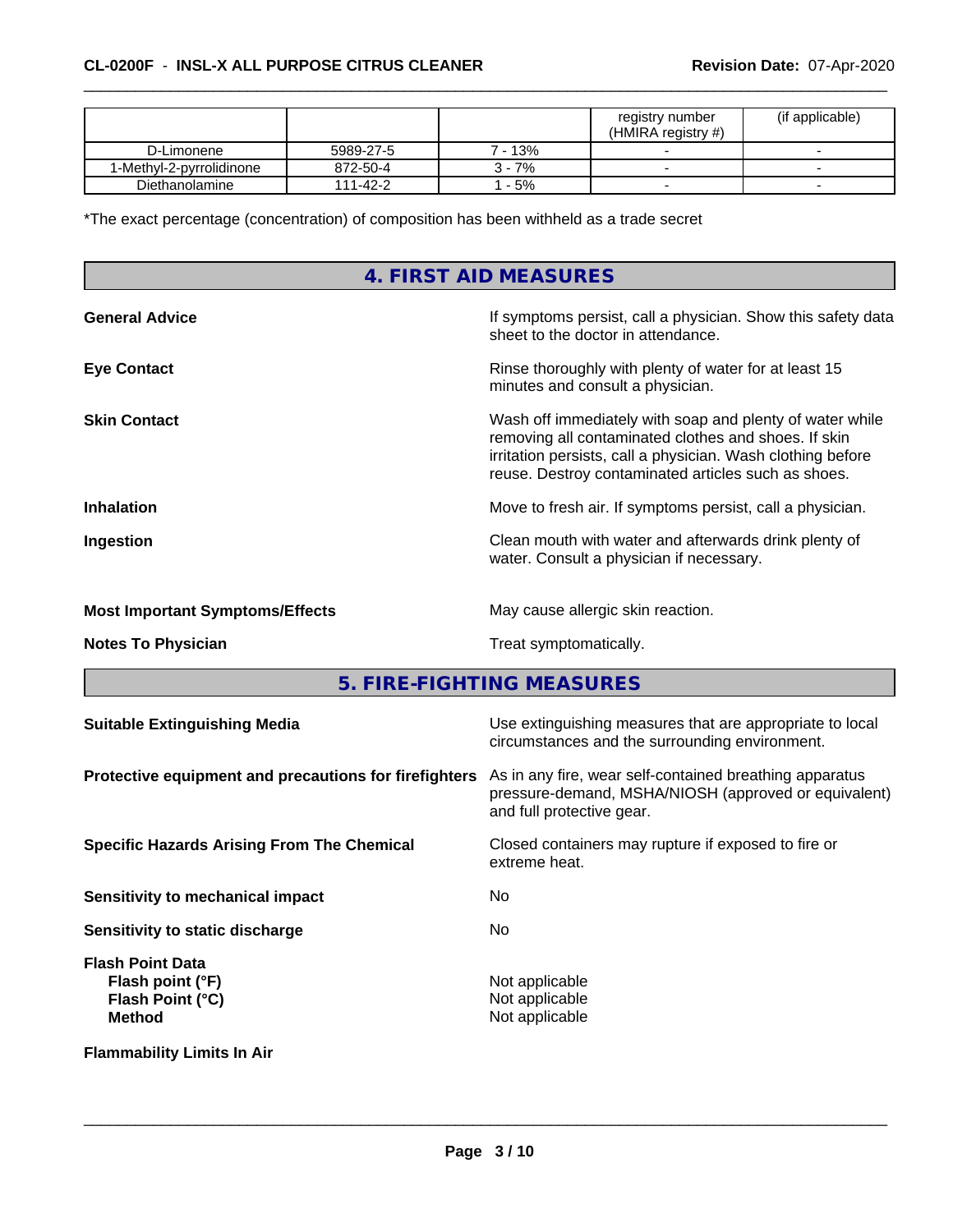#### **Lower flammability limit:** Not applicable **Upper flammability limit:** Not applicable

**NFPA Health:** 2 **Flammability:** 0 **Instability:** 0 **Special:** Not Applicable

#### **NFPA Legend**

- 0 Not Hazardous
- 1 Slightly
- 2 Moderate
- 3 High
- 4 Severe

*The ratings assigned are only suggested ratings, the contractor/employer has ultimate responsibilities for NFPA ratings where this system is used.*

*Additional information regarding the NFPA rating system is available from the National Fire Protection Agency (NFPA) at www.nfpa.org.*

#### **6. ACCIDENTAL RELEASE MEASURES**

**Personal Precautions Avoid contact with skin, eyes and clothing. Ensure** Avoid contact with skin, eyes and clothing. Ensure adequate ventilation.

**Other Information Department Information Department Intervent further leakage or spillage if safe to do so.** 

**Environmental precautions** See Section 12 for additional Ecological Information.

**Methods for Cleaning Up Example 20 Soak** up with inert absorbent material. Sweep up and shovel into suitable containers for disposal.

**7. HANDLING AND STORAGE**

**Handling Handling Avoid contact with skin, eyes and clothing. Avoid breathing** vapors, spray mists or sanding dust. In case of insufficient ventilation, wear suitable respiratory equipment.

**Storage Keep container tightly closed. Keep out of the reach of Keep Keep container tightly closed. Keep out of the reach of** children.

**Incompatible Materials No information available** 

 $\overline{\phantom{a}}$  ,  $\overline{\phantom{a}}$  ,  $\overline{\phantom{a}}$  ,  $\overline{\phantom{a}}$  ,  $\overline{\phantom{a}}$  ,  $\overline{\phantom{a}}$  ,  $\overline{\phantom{a}}$  ,  $\overline{\phantom{a}}$  ,  $\overline{\phantom{a}}$  ,  $\overline{\phantom{a}}$  ,  $\overline{\phantom{a}}$  ,  $\overline{\phantom{a}}$  ,  $\overline{\phantom{a}}$  ,  $\overline{\phantom{a}}$  ,  $\overline{\phantom{a}}$  ,  $\overline{\phantom{a}}$ 

#### **8. EXPOSURE CONTROLS/PERSONAL PROTECTION**

#### **Exposure Limits**

| <b>Chemical name</b>     | <b>ACGIH TLV</b>                                           | Alberta                                                                                 | <b>British Columbia</b>                                                               | <b>Ontario</b>                                     | Quebec                                                                                            |
|--------------------------|------------------------------------------------------------|-----------------------------------------------------------------------------------------|---------------------------------------------------------------------------------------|----------------------------------------------------|---------------------------------------------------------------------------------------------------|
| 1-Methyl-2-pyrrolidinone | N/E                                                        | N/E                                                                                     | N/E                                                                                   | $400 \text{ ma/m}^3$ - TWA                         | N/E                                                                                               |
| Diethanolamine           | TWA: 1 $mg/m3$<br>inhalable fraction and<br>vapor<br>$S^*$ | $2 \text{ mg/m}^3$ - TWA<br>Substance may be<br>readily absorbed<br>through intact skin | $2 \text{ mg/m}^3$ - TWA<br>Skin absorption can<br>contribute to overall<br>exposure. | 1 ma/mª - TWA<br>Danger of cutaneous<br>absorption | 3 ppm - TWAEV<br>13 mg/m $3$ - TWAEV<br>Skin absorption can<br>contribute to overall<br>exposure. |

#### **Legend**

ACGIH - American Conference of Governmental Industrial Hygienists

Alberta - Alberta Occupational Exposure Limits British Columbia - British Columbia Occupational Exposure Limits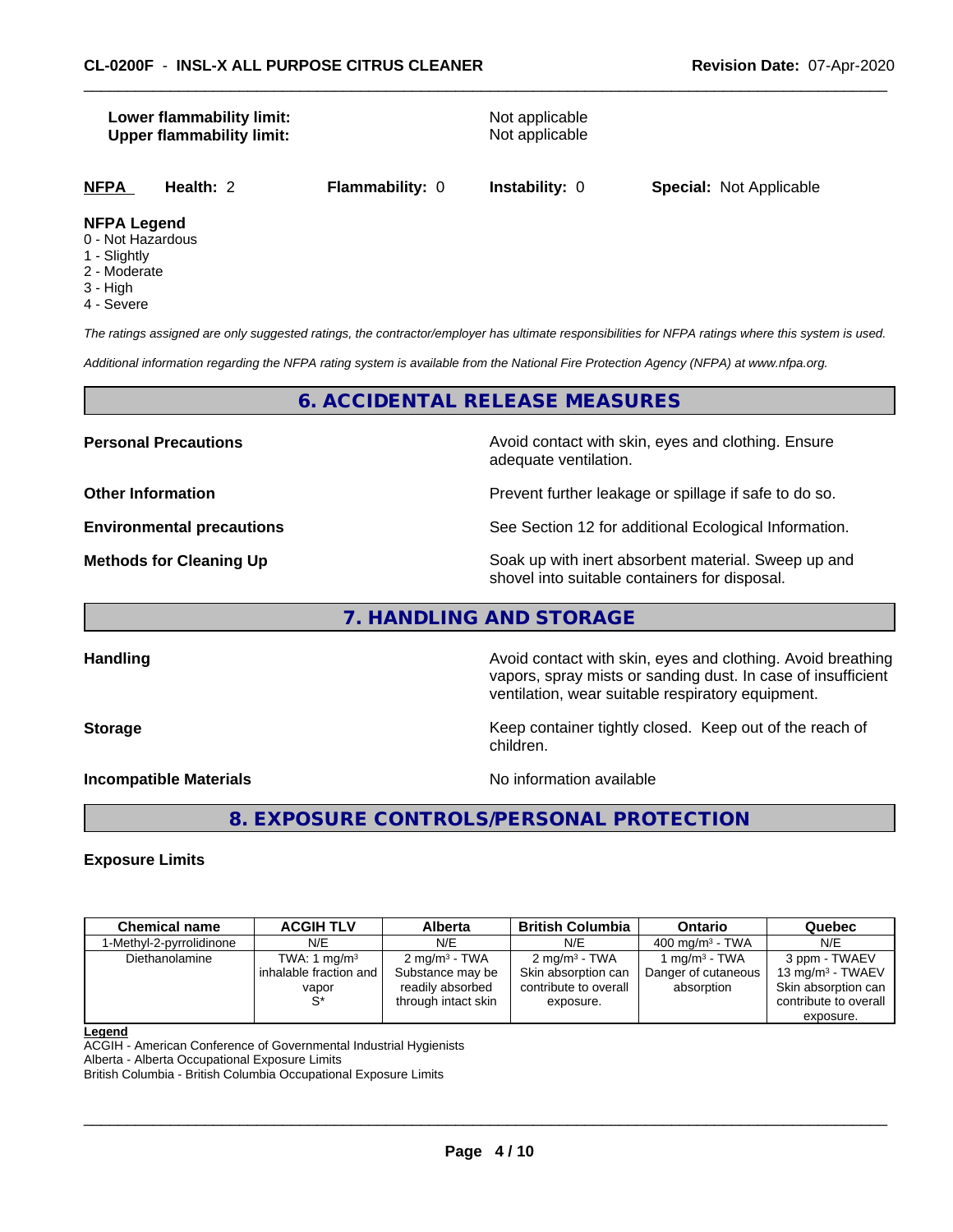Ontario - Ontario Occupational Exposure Limits Quebec - Quebec Occupational Exposure Limits N/E - Not established

## **Personal Protective Equipment**

**Engineering Measures Ensure adequate ventilation, especially in confined areas.** 

**Eye/Face Protection** Safety glasses with side-shields. If splashes are likely to occur, wear: Tightly fitting safety goggles **Skin Protection Protection** Protective gloves and impervious clothing. **Respiratory Protection In operations where exposure limits are exceeded, use a** NIOSH approved respirator that has been selected by a technically qualified person for the specific work conditions. When spraying the product or applying in confined areas, wear a NIOSH approved respirator specified for paint spray or organic vapors.

#### **Hygiene Measures Avoid contact with skin, eyes and clothing. Remove and Avoid contact with skin, eyes and clothing. Remove and Avoid contact with skin, eyes and clothing. Remove and** wash contaminated clothing before re-use. Wash thoroughly after handling.

### **9. PHYSICAL AND CHEMICAL PROPERTIES**

**Appearance** liquid **Odor** little or no odor **Odor Threshold No information available No information available Density (lbs/gal)** 8.1 - 8.2 **Specific Gravity** 0.97 - 0.99 **pH pH**  $\blacksquare$ **Viscosity (cps)** No information available **Solubility(ies)** No information available **Water solubility** No information available **Evaporation Rate No information available No information available Vapor pressure** No information available **Vapor density No information available No** information available **Wt. % Solids 10 - 20**<br> **Vol. % Solids 10 - 20 Vol. % Solids Wt. % Volatiles** 80 - 90 **Vol. % Volatiles** 80 - 90 **VOC Regulatory Limit (g/L)** < 575 **VOC Content (% by weight)** < 4.0 **Boiling Point (°F)** 212 **Boiling Point (°C)** 100 **Freezing point (°F)** 32 **Freezing Point (°C)** 0 **Flash point (°F)** Not applicable **Flash Point (°C)**<br> **Method**<br>
Not applicable<br>
Not applicable<br>
Not applicable **Flammability (solid, gas)** Not applicable **Upper flammability limit:** Not applicable **Lower flammability limit:** Not applicable **Autoignition Temperature (°F)**<br> **Autoignition Temperature (°C)** No information available **Autoignition Temperature (°C) Decomposition Temperature (°F)** No information available **Decomposition Temperature (°C)** No information available

**Not applicable**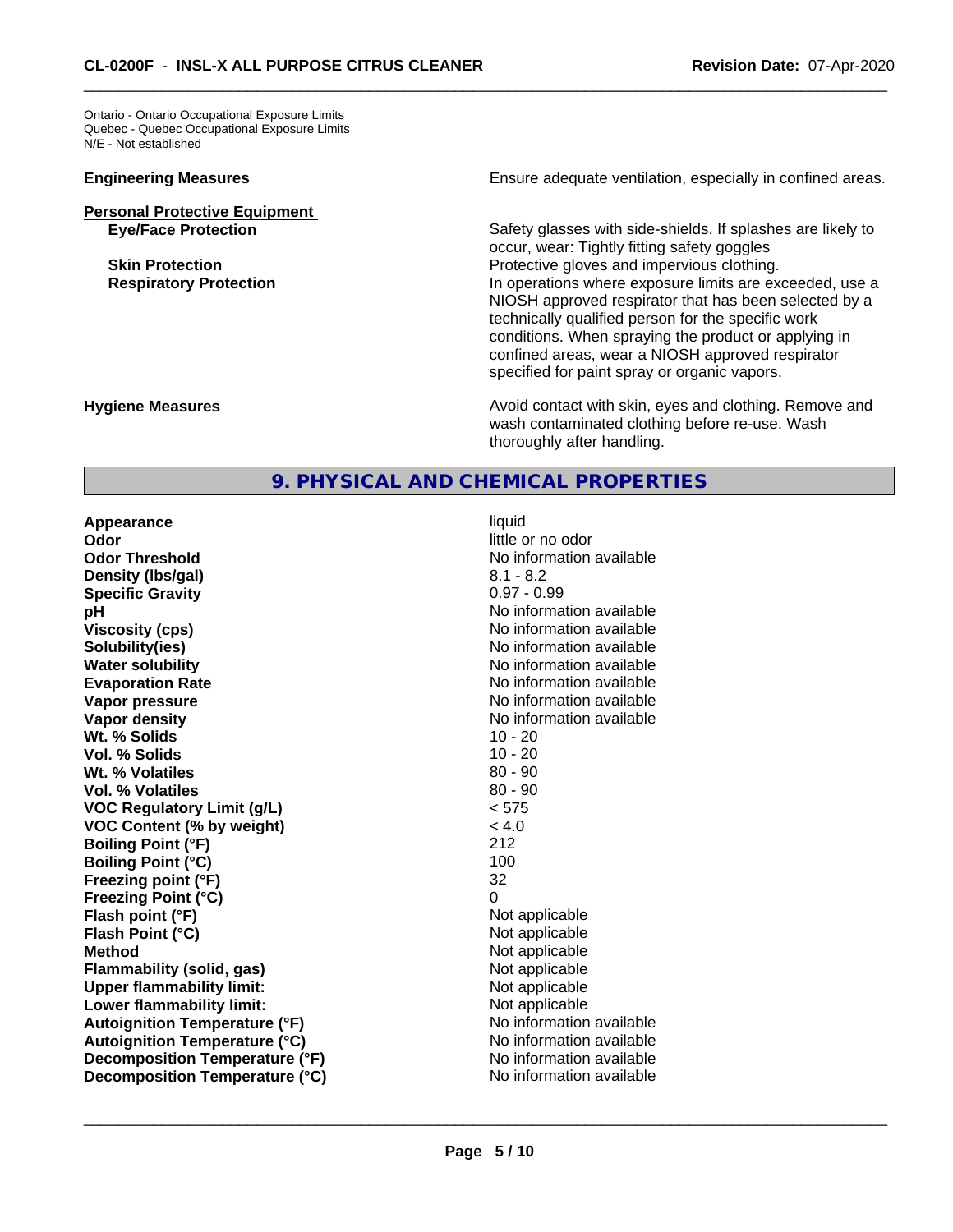**Partition coefficient** No information available

#### **10. STABILITY AND REACTIVITY**

| <b>Reactivity</b>                       | Not Applicable                           |
|-----------------------------------------|------------------------------------------|
| <b>Chemical Stability</b>               | Stable under normal conditions.          |
| <b>Conditions to avoid</b>              | Prevent from freezing.                   |
| <b>Incompatible Materials</b>           | No materials to be especially mentioned. |
| <b>Hazardous Decomposition Products</b> | None under normal use.                   |
| Possibility of hazardous reactions      | None under normal conditions of use.     |

#### **11. TOXICOLOGICAL INFORMATION**

#### **Product Information Information on likely routes of exposure**

**Principal Routes of Exposure Exposure** Eye contact, skin contact and inhalation.

**Acute Toxicity**<br>**Product Information** 

**No information available** 

#### **Symptoms related to the physical,chemical and toxicological characteristics**

**Symptoms** No information available

#### **Delayed and immediate effects as well as chronic effects from short and long-term exposure**

**Neurological Effects Mutagenic Effects No information available. Developmental Effects Target organ effects** Noinformation available. **STOT** - single exposure **No information available. STOT** - **repeated exposure** No information available. **Other adverse effects** Noinformation available. **Aspiration Hazard No information available.** 

**Eye contact Exercise Solution Exercise Solution May cause slight irritation Skin contact** Substance may cause slight skin irritation. Prolonged or repeated contact may dry skin and cause irritation. **Inhalation** May cause irritation of respiratory tract. **Ingestion Ingestion Ingestion may cause gastrointestinal irritation, nausea,** vomiting and diarrhea. **Sensitization**<br> **Neurological Effects**<br> **Neurological Effects**<br> **No** information available. **Reproductive Effects** May damage fertility or the unborn child.<br> **Developmental Effects** Moinformation available.

**Numerical measures of toxicity**

**The following values are calculated based on chapter 3.1 of the GHS document**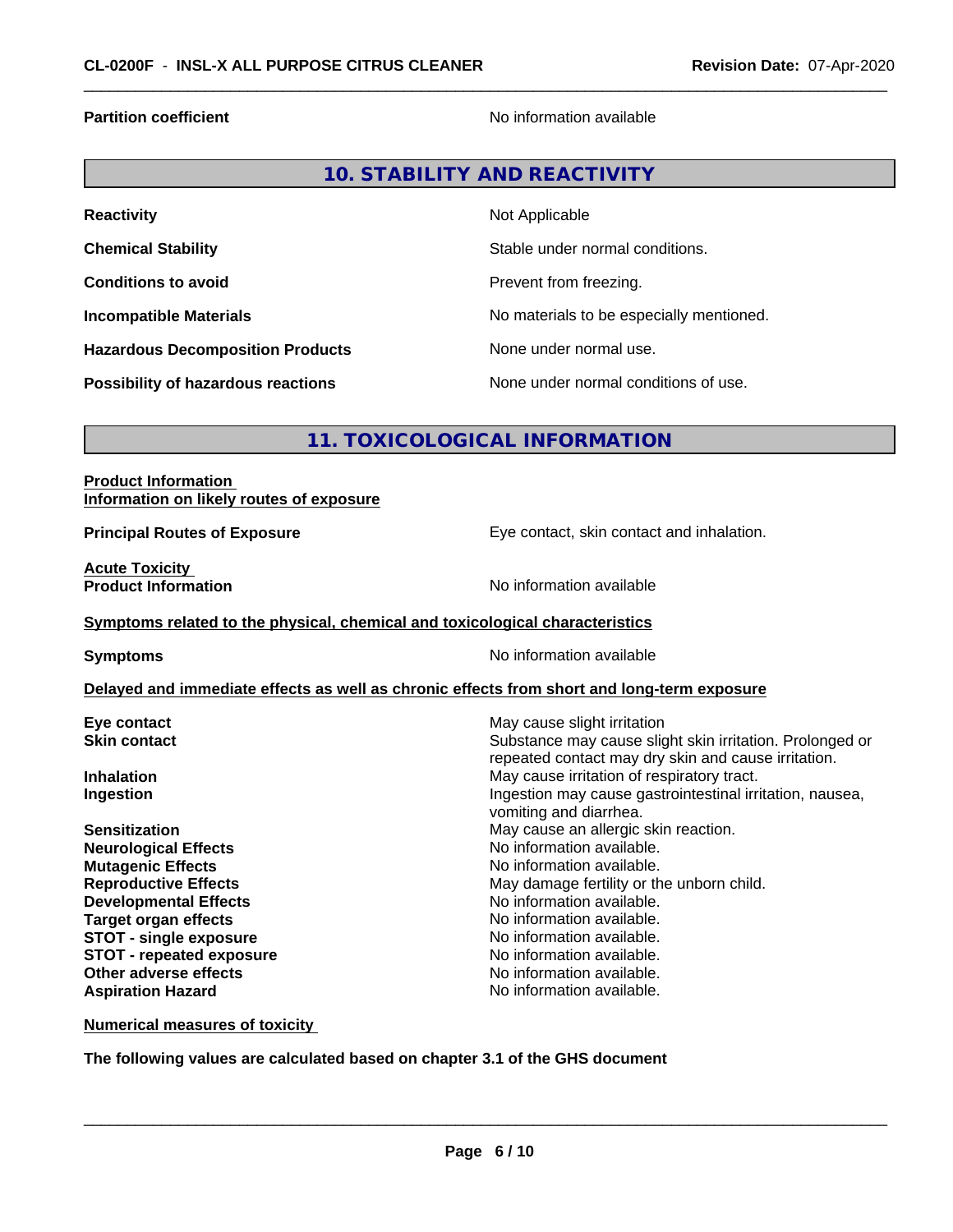#### **ATEmix (oral)** 19969 mg/kg **ATEmix (inhalation-dust/mist)** 87.1 mg/L

### **Component Information**

| Chemical name                        | Oral LD50                                     | Dermal LD50                                      | Inhalation LC50        |
|--------------------------------------|-----------------------------------------------|--------------------------------------------------|------------------------|
| D-Limonene<br>5989-27-5              | $= 5200$ mg/kg (Rat)<br>$= 4400$ mg/kg (Rat)  | > 5 g/kg (Rabbit)                                |                        |
| 1-Methyl-2-pyrrolidinone<br>872-50-4 | $=$ 3914 mg/kg (Rat)                          | $= 8$ g/kg (Rabbit)                              | $> 5.1$ mg/L (Rat) 4 h |
| Diethanolamine<br>111-42-2           | $= 780$ mg/kg (Rat)<br>$= 620 \mu L/kg$ (Rat) | $= 11.9$ mL/kg (Rabbit) = 7640<br>µL/kg (Rabbit) |                        |

#### **Chronic Toxicity**

#### **Carcinogenicity**

*The information below indicateswhether each agency has listed any ingredient as a carcinogen:.*

| <b>Chemical name</b> | <b>IARC</b>                    | <b>NTP</b> |
|----------------------|--------------------------------|------------|
|                      | 2A - Probable Human Carcinogen |            |
| l D-Limonene         |                                |            |
|                      | 2B - Possible Human Carcinogen |            |
| l Diethanolamine     |                                |            |

#### **Legend**

IARC - International Agency for Research on Cancer NTP - National Toxicity Program OSHA - Occupational Safety & Health Administration

**12. ECOLOGICAL INFORMATION**

#### **Ecotoxicity Effects**

The environmental impact of this product has not been fully investigated.

#### **Product Information**

#### **Acute Toxicity to Fish**

No information available

#### **Acute Toxicity to Aquatic Invertebrates**

No information available

#### **Acute Toxicity to Aquatic Plants**

No information available

#### **Persistence / Degradability**

No information available.

#### **Bioaccumulation**

There is no data for this product.

#### **Mobility in Environmental Media**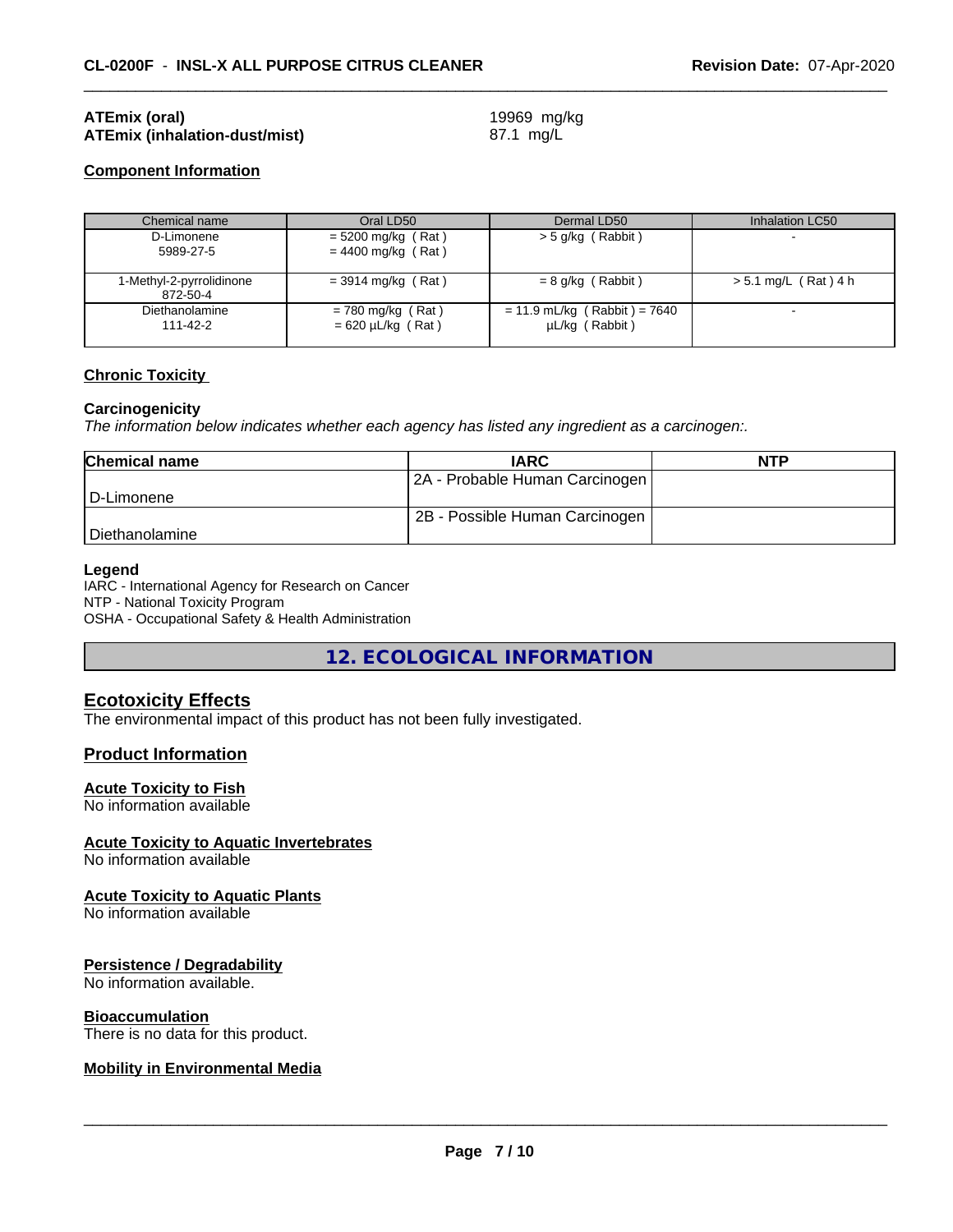No information available.

#### **Ozone**

No information available

#### **Component Information**

#### **Acute Toxicity to Fish**

No information available

#### **Acute Toxicity to Aquatic Invertebrates**

No information available

#### **Acute Toxicity to Aquatic Plants**

No information available

**13. DISPOSAL CONSIDERATIONS**

**Waste Disposal Method Dispose of in accordance with federal, state, provincial,** and local regulations. Local requirements may vary, consult your sanitation department or state-designated environmental protection agency for more disposal options.

#### **14. TRANSPORT INFORMATION**

**TDG** Not regulated

**ICAO / IATA** Not regulated

**IMDG / IMO** Not regulated

#### **15. REGULATORY INFORMATION**

#### **International Inventories**

**TSCA: United States** Yes - All components are listed or exempt.<br> **Nes - All components are listed or exempt.** Yes - All components are listed or exempt.

#### **National Pollutant Release Inventory (NPRI)**

#### **NPRI Parts 1- 4**

This product contains the following Parts 1-4 NPRI chemicals: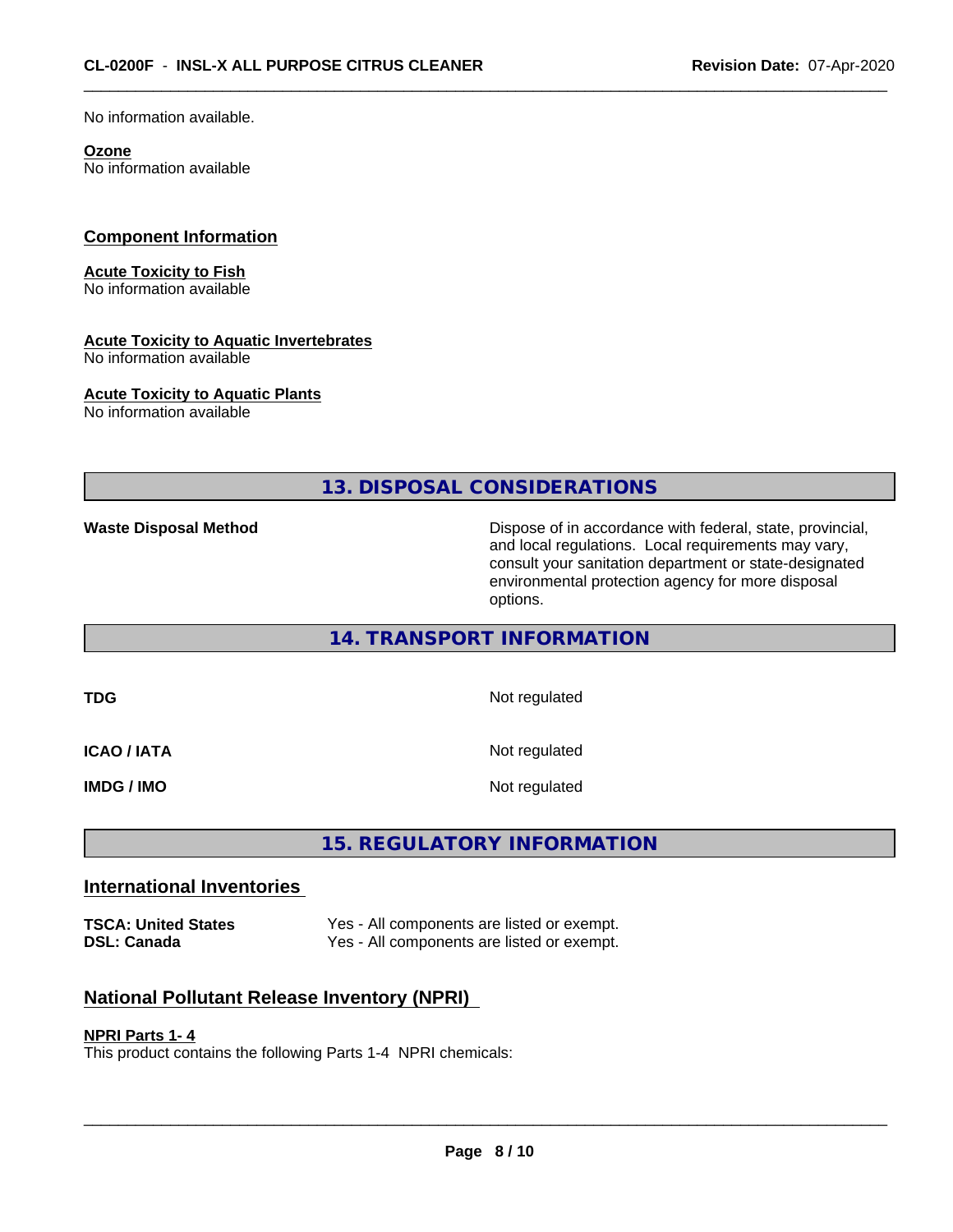| <b>Chemical name</b>     | <b>CAS No.</b> | Weight-% | <b>NPRI Parts 1-4</b> |
|--------------------------|----------------|----------|-----------------------|
| 1-Methyl-2-pyrrolidinone | 872-50-4       | 7%       | ∟isted                |
| Diethanolamine           | 111-42-2       | - 5%     | ∟isted                |
|                          |                |          |                       |

#### **NPRI Part 5**

This product contains the following NPRI Part 5 Chemicals:

| <b>Chemical name</b> | CAS No.   | Weight-% | <b>NPRI Part 5</b> |
|----------------------|-----------|----------|--------------------|
| D-Limonene           | 5989-27-5 | 13%      | ∟isted             |

#### **WHMIS Regulatory Status**

This product has been classified in accordance with the hazard criteria of the Hazardous Products Regulations (HPR) and the SDS contains all the information required by the HPR.

|                     |                                                    | <b>16. OTHER INFORMATION</b>                                               |                      |                                                                                                                                               |  |  |
|---------------------|----------------------------------------------------|----------------------------------------------------------------------------|----------------------|-----------------------------------------------------------------------------------------------------------------------------------------------|--|--|
|                     |                                                    |                                                                            |                      |                                                                                                                                               |  |  |
| HMIS -              | Health: $2^*$                                      | <b>Flammability: 0</b>                                                     | <b>Reactivity: 0</b> | $PPE: -$                                                                                                                                      |  |  |
|                     |                                                    |                                                                            |                      |                                                                                                                                               |  |  |
| <b>HMIS Legend</b>  |                                                    |                                                                            |                      |                                                                                                                                               |  |  |
| 0 - Minimal Hazard  |                                                    |                                                                            |                      |                                                                                                                                               |  |  |
| 1 - Slight Hazard   |                                                    |                                                                            |                      |                                                                                                                                               |  |  |
| 2 - Moderate Hazard |                                                    |                                                                            |                      |                                                                                                                                               |  |  |
| 3 - Serious Hazard  |                                                    |                                                                            |                      |                                                                                                                                               |  |  |
| 4 - Severe Hazard   |                                                    |                                                                            |                      |                                                                                                                                               |  |  |
| * - Chronic Hazard  |                                                    |                                                                            |                      |                                                                                                                                               |  |  |
|                     |                                                    | X - Consult your supervisor or S.O.P. for "Special" handling instructions. |                      |                                                                                                                                               |  |  |
|                     | present under the actual normal conditions of use. |                                                                            |                      | Note: The PPE rating has intentionally been left blank. Choose appropriate PPE that will protect employees from the hazards the material will |  |  |

*Caution: HMISÒ ratings are based on a 0-4 rating scale, with 0 representing minimal hazards or risks, and 4 representing significant hazards or risks. Although HMISÒ ratings are not required on MSDSs under 29 CFR 1910.1200, the preparer, has chosen to provide them. HMISÒ ratings are to be used only in conjunction with a fully implemented HMISÒ program by workers who have received appropriate HMISÒ training. HMISÒ is a registered trade and service mark of the NPCA. HMISÒ materials may be purchased exclusively from J. J. Keller (800) 327-6868.*

 **WARNING!** If you scrape, sand, or remove old paint, you may release lead dust. LEAD IS TOXIC. EXPOSURE TO LEAD DUST CAN CAUSE SERIOUS ILLNESS, SUCH AS BRAIN DAMAGE, ESPECIALLY IN CHILDREN. PREGNANT WOMEN SHOULD ALSO AVOID EXPOSURE.Wear a NIOSH approved respirator to control lead exposure. Clean up carefully with a HEPA vacuum and a wet mop. Before you start, find out how to protect yourself and your family by logging onto Health Canada at

http://www.hc-sc.gc.ca/ewh-semt/contaminants/lead-plomb/asked\_questions-questions\_posees-eng.php.

| <b>Prepared By</b>                                  | <b>Product Stewardship Department</b><br>Benjamin Moore & Co.<br>101 Paragon Drive<br>Montvale, NJ 07645<br>800-225-5554 |  |
|-----------------------------------------------------|--------------------------------------------------------------------------------------------------------------------------|--|
| <b>Revision Date:</b><br><b>Reason for revision</b> | 07-Apr-2020<br>Not available                                                                                             |  |